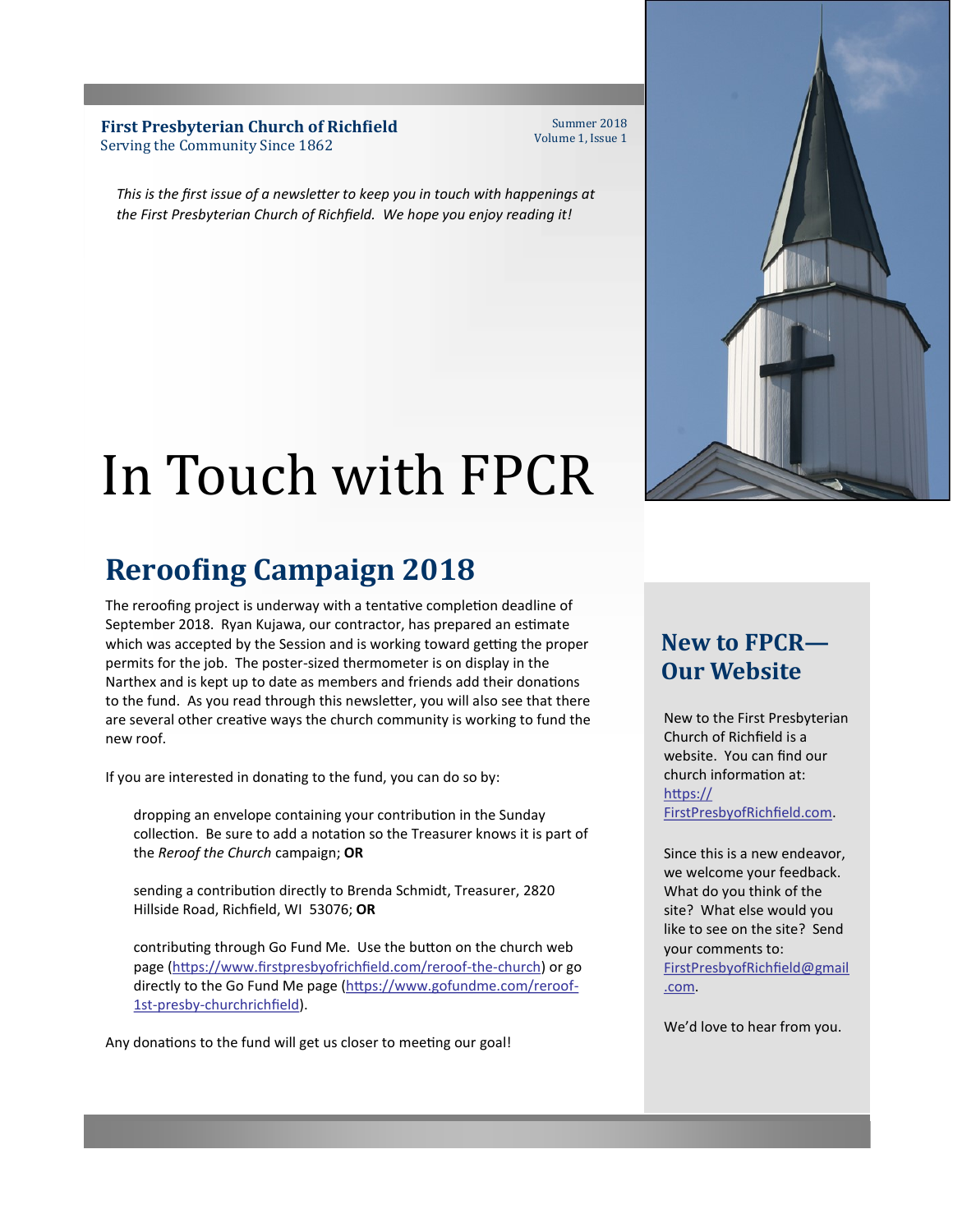|                                      |      | 12,000         |
|--------------------------------------|------|----------------|
| Help                                 |      | 11,500         |
|                                      |      | 11,000         |
|                                      |      | 10,500         |
|                                      |      | 10,000         |
|                                      |      | 9,500          |
| <b>Re-roof</b>                       |      | 9,000          |
|                                      |      | 8,500          |
| the                                  |      | 8,000          |
|                                      |      | 7,500          |
| Church                               |      | 7.000          |
| Please take a contribution envelope. |      | 6,500          |
|                                      |      | 6,000          |
|                                      |      | 5,500          |
|                                      |      | 5,000<br>4,500 |
|                                      |      | 4,000          |
|                                      |      | 3,500          |
|                                      |      | 3,000          |
|                                      |      | 2,500          |
|                                      |      | 2,000          |
|                                      |      |                |
|                                      |      | 1,500<br>1,000 |
|                                      |      | 500            |
|                                      | 5575 | $\mathcal{O}$  |
|                                      |      |                |
|                                      |      |                |
|                                      |      |                |
|                                      |      |                |

## **Interesting "Takes" on Fund Raising Here at FPCR**

The church congregation has been busy raising money to reroof the church. One intriguing way of doing this has been with some silent auctions.

Carol Frank donated a beautiful, hand-woven shawl as the first of several silent auction pieces. After that auction was declared closed, two sets of dishcloths/towels handmade by Elaine and Brenda Schmidt were auctioned. Recently, Jean Zeller made some of her garden produce available for purchase after a Sunday service. All proceeds were donated to the *Reroof the Church*  Fund.

Do you have something unique that you would like to donate for auction or purchase? If so, email [FirstPresbyofRichfield@gmail.com,](mailto:FirstPresbyofRichfield@gmail.com) and we will be in touch to assist you with the logistics! You may also enjoy stopping in for a Sunday service and seeing what interesting items might be on the back table of the Narthex!

*Start children off on the way they should go, and even when they are old they will not turn from it." (Proverbs 22:6)* 

#### **Welcome New Members James and Carol Frank**

On April 22, James and Carol Frank were welcomed as members to the family of the First Presbyterian Church of Richfield. They have been our friends in worship and have participated in the life of the church for the past few years. We are so happy to welcome them as members.

The service was led by Rev. Howard Kusler. James and Carol Frank were taken in as members by Rev. Donald Koehn. A luncheon followed in the Fellowship Hall to celebrate the occasion.

**Happy Father's Day** to all the Fathers, Grandfathers, Uncles, and those who have played a fatherly role. Thank you for "starting children off on the way they should go." The nation's first Father's Day was celebrated on June 19, 1910, in the state of Washington. However, it was not until 1972–58 years after President Woodrow Wilson made Mother's Day official–that the day honoring fathers became a nationwide holiday in the United States.

### **News and Notes**

#### *(Please email us your updates to include in a future newsletter!)*

**Rev. and Mrs. Koehn** are doing well. They have visited the church several times since their retirement in October 2017. And, speaking of the retirement: If you are interested in a DVD of the event, please send an email to FirstPresbyofRichfield@gmail.com (sooner rather than later!!) The price of the DVD is \$15.

Congratulations to **Brandon Tutkowski** who graduated from the University of Notre Dame with his Ph.D. on May 19, 2018. Brandon is a chemist and will be teaching this fall at Wingate University, Wingate, North Carolina.

**Jason Tutkowski** recently took a job as a Permitting Specialist/Environmental Program Specialist at the Oklahoma Water Resources Board in Oklahoma City, OK. Enjoy your job Jason!